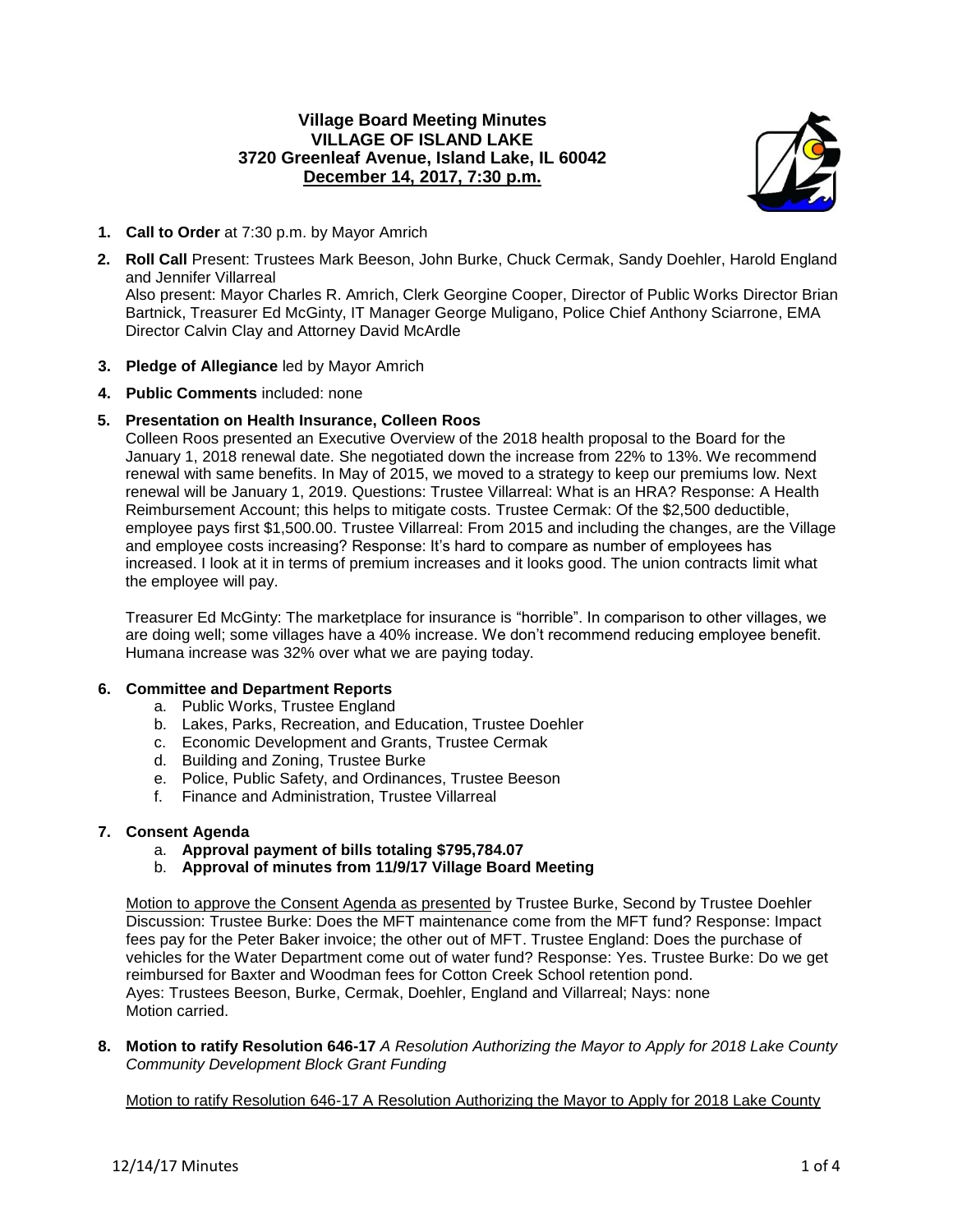Community Development Block Grant Funding by Trustee Doehler, Second by Trustee England Discussion: The resolution was passed at the 11/9/17 meeting due to application deadline and place on this agenda for ratification. Ayes: Trustees Beeson, Burke, Cermak, Doehler, England and Villarreal; Nays: none Motion carried.

### **9. Motion to adopt 2018 Meeting Schedule**

Motion to adopt the 2018 Meeting Schedule by Trustee England, Second by Trustee Beeson Discussion: First January meeting date was corrected from the original packet to be: 1/11/18. Ayes: Trustees Beeson, Burke, Cermak, Doehler, England and Villarreal; Nays: none Motion carried.

**10. Motion approve Ordinance # 1567-17** *An Ordinance levying taxes for all corporate purposes for the Village of Island Lake, Lake and McHenry Counties, Illinois for the 2017 tax year* Discussion: Treasurer McGinty: Counties require this so that we can receive real estate taxes. It tells the counties what we expect to received. Last year we levied \$1,284,051. This year's is 4.9% over that.

Motion approve Ordinance # 1567-17 An Ordinance levying taxes for all corporate purposes for the Village of Island Lake, Lake and McHenry Counties, Illinois for the 2017 tax year by Trustee England, Second by Trustee Cermak Ayes: Trustees Beeson, Burke, Cermak, Doehler, England and Villarreal; Nays: none Motion carried.

**11. Motion approve Ordinance # 1568-17** *An Ordinance abating the taxes heretofore levied for the year 2017 to pay debt service on the General Obligation Waterworks Refunding Bonds (Alternate Revenue Source), Series 2014 of the Village of Island Lake, Lake and McHenry Counties, Illinois* Discussion: Treasurer McGinty: This is a standard ordinance to tell the counties not to charge the residents as these are paid through the water and general funds.

Motion approve Ordinance # 1568-17 An Ordinance abating the taxes heretofore levied for the year 2017 to pay debt service on the General Obligation Waterworks Refunding Bonds (Alternate Revenue Source), Series 2014 of the Village of Island Lake, Lake and McHenry Counties, Illinois by Trustee Burke, Second by Trustee Doehler Ayes: Trustees Beeson, Burke, Cermak, Doehler, England and Villarreal; Nays: none Motion carried.

**12. Motion to approve Ordinance # 1569-17 increasing water connection fees to reflect 9/1/2017 CPI** Discussion: Attorney McArdle: The intent is to adjust it so it doesn't have to come back to the Village Board. That was the original intent but it needed to be reworded. Trustee Doehler: Is this common? Response: Yes

Motion to approve Ordinance # 1569-17 increasing water connection fees to reflect 9/1/2017 CPI by Trustee -, Second by Trustee - Ayes: Trustees Beeson, Burke, Cermak, Doehler, England and Villarreal; Nays: none Motion carried.

**13. Motion to approve Resolution # 647-17** *A Resolution Adopting an Anti-Harassment Policy* Discussion: Mayor Amrich: It was prepared by Attorney McArdle. Attorney McArdle: State required the resolution. It has to be absorbed into the Village Policy. Trustee Villarreal: A review of the policy was suggested at the last Admin meeting and this is one of the items that needed updating. Question about Section C; does it cover other forms? Response: Yes.

Motion to approve Resolution # 647-17 A Resolution Adopting an Anti-Harassment Policy by Trustee Villarreal, Second by Trustee England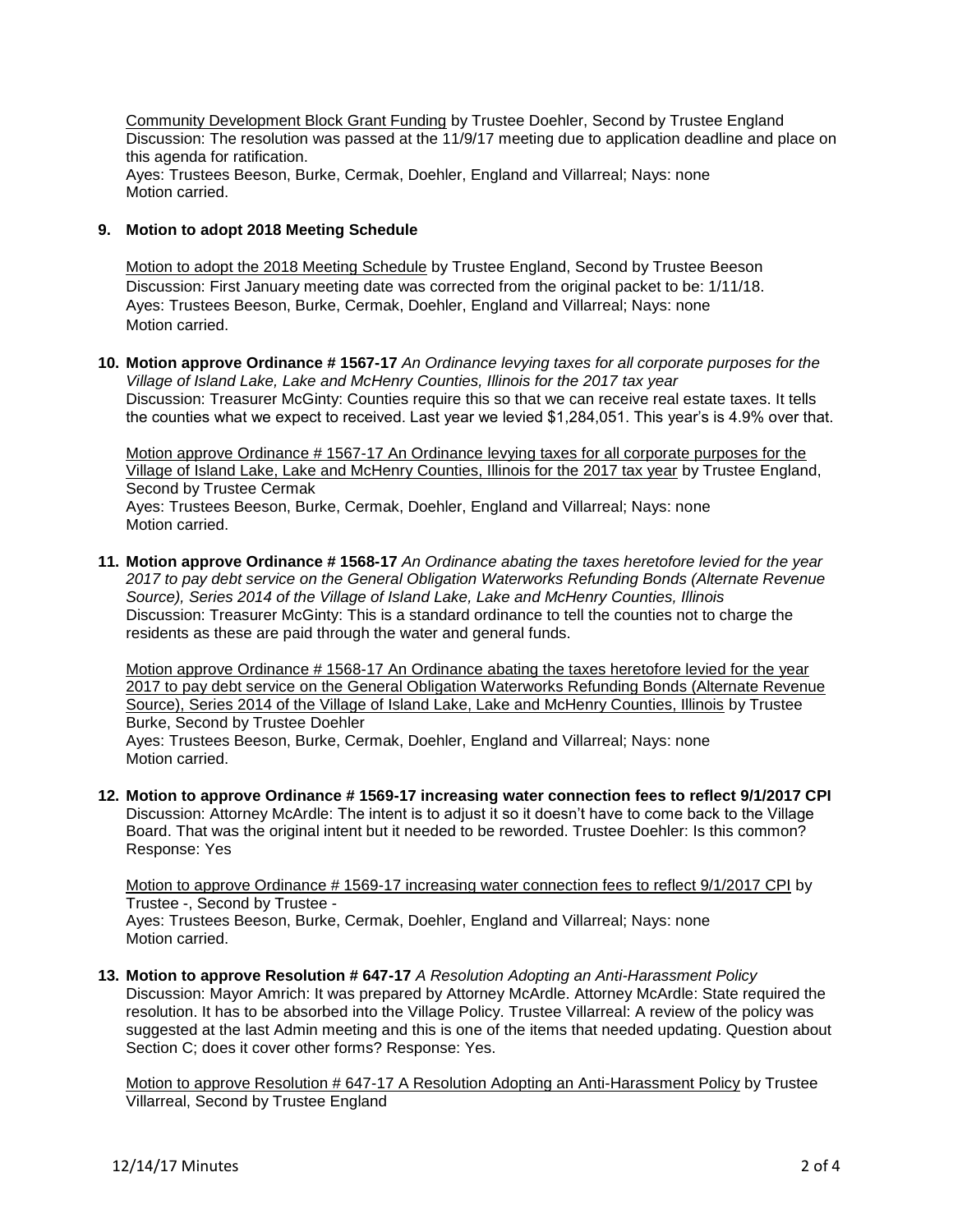Ayes: Trustees Beeson, Burke, Cermak, Doehler, England and Villarreal; Nays: none Motion carried.

**14. Motion to authorize Mayor Amrich to sign the Melrose Pyrotechnics, Inc. contract for the 2018 fireworks in the amount of \$19,500.00**

Discussion: Trustee Beeson: The consensus at the last Events Meeting was the consensus that we should change vendors. The contract includes all parts of the display. Trustee Villarreal: I was impressed with the presentation. Attorney McArdle: Melrose agreed to the Addendum.

Motion to authorize Mayor Amrich to sign the Melrose Pyrotechnics, Inc. contract for the 2018 fireworks in the amount of \$19,500.00 by Trustee Doehler, Second by Trustee Beeson Ayes: Trustees Beeson, Burke, Cermak, Doehler, England and Villarreal; Nays: none Motion carried.

**15. Motion to authorize Mayor Amrich to sign the Intergovernmental Agreement between the Nunda Township Road District and the Village of Island Lake for the Sale and Purchase of an Emulsion Sprayer**

Removed from Agenda.

**16. Motion to authorize Mayor Amrich to sign the Variety Entertainment Service, Inc. Contract in the amount of \$400.00 for DJ and auction services [for the Dinner Dance fundraiser]**

Motion to authorize Mayor Amrich to sign the Variety Entertainment Service, Inc. Contract in the amount of \$400.00 for DJ and auction services by Trustee England, Second by Trustee Burke Discussion: The annual Dinner Dance is an Events fundraiser. Ayes: Trustees Beeson, Burke, Cermak, Doehler, England and Villarreal; Nays: none Motion carried.

#### **17. Discussion of and possible motion to purchase from Building Energy Experts LED 100 Watt fixtures and street lights in an amount not to exceed \$5,000.00**

Public Works Director Brian Bartnick: 100 watts is the usage; output is 400 watts. The price for a single fixture would be \$1,000; the poles would be \$4,000. They are a good deal. The quote includes fixtures and parts for other lights. Cost for new: over \$20,000.00; these are \$166.00 apiece. Public Works is converting street lights to LED to save energy and cost. Water Tower Park changes, add to Village Hall Campus. They are close to Walnut Glen style. Trustee Doehler: Are you going to try to keep light tone consistent?

Trustee Burke: Are they new or used? Will they fit on the poles at Veterans? Response: They are like new and they will fit. Trustee Cermak: Where would you put additional lights? Would the lights be on all night? The old ones should come off. If you don't purchase all, the price goes up. What's the time span that they'd be sitting? Response: We can mount some on the building like a coach light; they will put out a lot of light.

Trustee England: We're working on a ComEd program to replace older lights. We could use these to replace some and get reimbursement. ComEd will give x amount of dollars per wattage saved. Commissioner Schnell: Are there any areas in town where residents have been concerned about having more light? Brian Bartnick: Cost of installation. Trustee Doehler: Is it just the fixture we will retrofit to existing poles? Response: Yes. Trustee Villarreal: We are accomplishing two things: Beauty and energy efficiency. Cermak: Post head vs. post only. There are 30 light heads. We have poles and can make additional ones (for a cost of approximately \$5.00 per foot).

Motion to purchase from Building Energy Experts LED 100 Watt fixtures and street lights in an amount not to exceed \$5,000.00 by Trustee Doehler, Second by Trustee Villarreal Discussion: